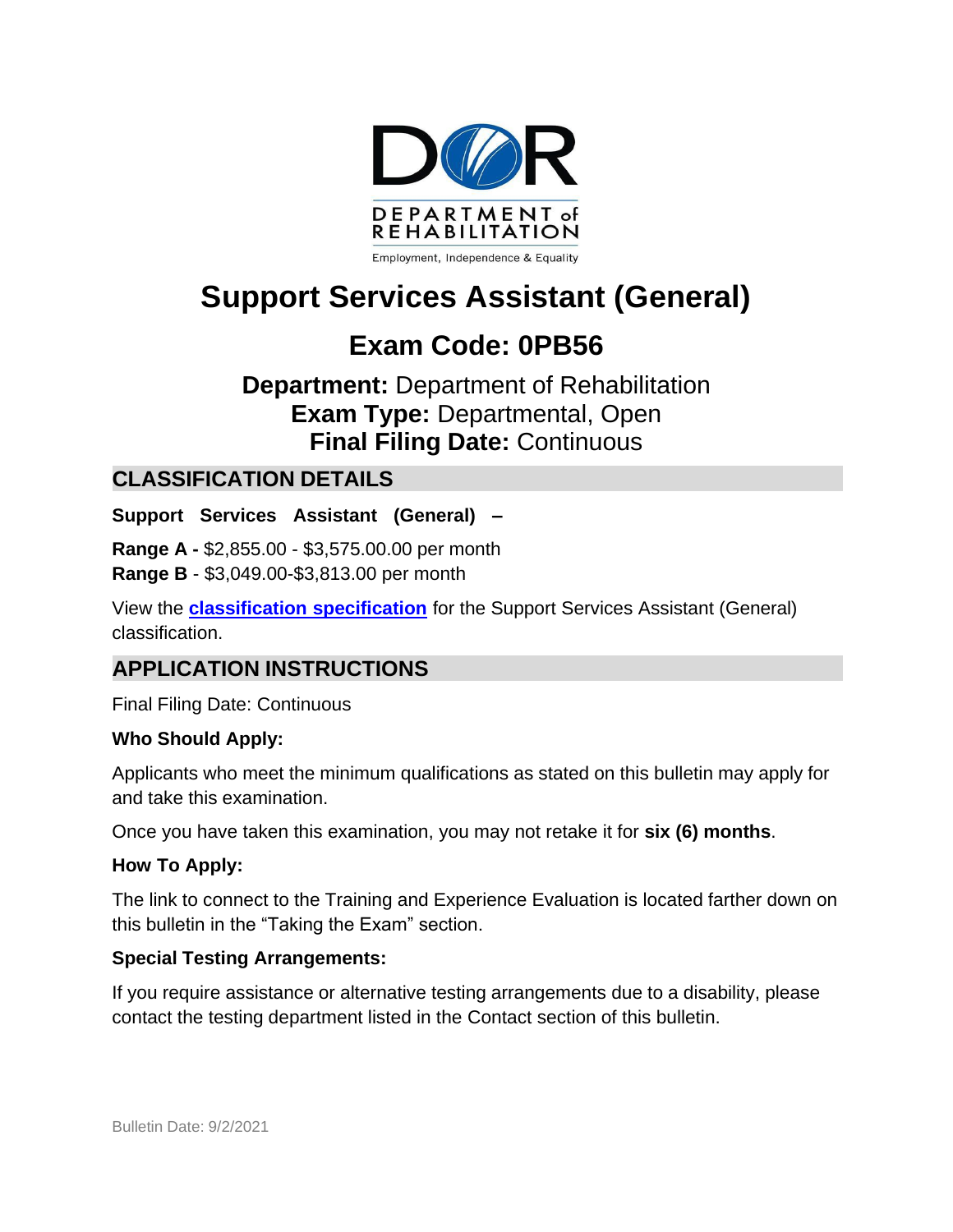### **MINIMUM QUALIFICATIONS**

#### **Support Services Assistant (General)**

Not applicable.

## **POSITION DESCRIPTION**

#### **Support Services Assistant (General)**

Under direct supervision, to provide reasonable accommodation to the known physical or mental limitations of an otherwise qualified disabled applicant or State employee; perform reading services; serve as a messenger; transport and accompany staff members to places of business where services are otherwise unavailable; perform simple clerical services; and to do other related work.

Please Note: All of the Support Services Assistant (General) positions with the Department of Rehabilitation are filled on a Permanent Intermittent basis. However, other State departments that use this list may employ on a Full Time, Permanent basis.

### **EXAMINATION SCOPE**

This examination consists of the following components:

**Training and Experience Evaluation –** Weighted 100% of the final score.

The examination will consists solely of a **Training and Experience Evaluation.** To obtain a position on the eligible list, a minimum score of 70% must be received. Applicants will receive their score upon completion of the Training and Experience Evaluation process.

In addition to evaluating applicants' relative knowledge, skills, and ability, as demonstrated by quality and breadth of education and/or experience, emphasis in each exam component will be measuring competitively, relative job demands, each applicant's:

#### **Knowledge of:**

- 1. The concerns and special needs of persons with disabilities as it relates to the community and working environment.
- 2. Various disabilities to enhance delivery of services.

#### **Ability to:**

- 1. Read and write English at a level required for successful job performance.
- 2. Utilize various computer software (e.g., word processing, spreadsheets) to enhance work efficiency.
- 3. Read aloud and speak intelligibly to facilitate effective communication.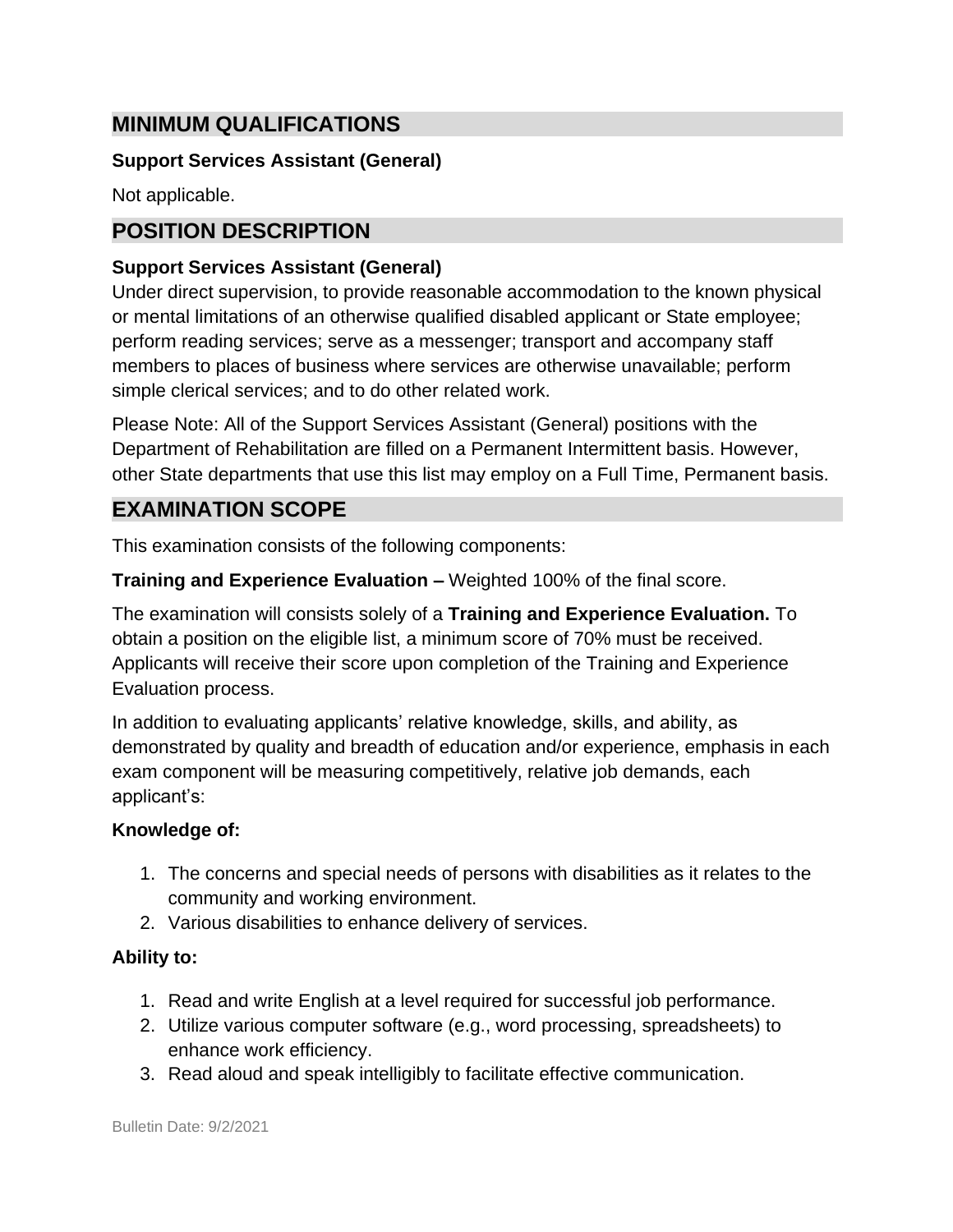- 4. Adapt to changes in priorities, work assignments, and other factors to ensure job expectations are met.
- 5. Be organized with attention to detail to ensure job efficiency.
- 6. Actively listen to others to facilitate communication.
- 7. Maintain professional standards in compliance with applicable policies and procedures.

# **ELIGIBLE LIST INFORMATION**

An open, merged eligible list will be established by the California Department of Human resources for the Support Services Assistant (General) classification for use by:

#### **Department of Rehabilitation**

The names of **successful** competitors will be merged onto the eligible list in order of final score regardless of exam date. Eligibility expires **twelve (12) months** after it is established. Applicants must then retake the examination to reestablish eligibility.

Veterans' Preference will be granted for this examination. In accordance with Government Codes 18973.1 and 18973.5, whenever any veteran, or widow or widower of a veteran achieves a passing score on an open examination, he or she shall be ranked in the top rank of the resulting eligible list.

Veterans status is verified by the California Department of Human Resources (CalHR). Information on this program and the Veterans' Preference Application (Std. 1093) is available **[online.](https://www.jobs.ca.gov/CalHRPublic/Landing/Jobs/VeteransInformation.aspx)** Additional information on veteran benefits is available at the Department of Veterans Affairs.

Career Credits **will not** be added to the final score for this exam, because it does not meet the requirements to qualify for Career Credits.

# **DISTINGUISHING CHARACTERISTICS**

This class is distinguished from other clerical support classifications by the services to be performed. Incumbents in the class of Support Services Assistant (General) are regularly and routinely required to perform reading, driving and/or work related attendant care services for the disabled. This class is not to be used in lieu of other clerical classes which provide assistance to an applicant/employee in an office or unit.

# **SPECIAL PERSONAL CHARACTERISTICS**

Neatness; willingness to follow directions; ability to read aloud and speak intelligibly. For those positions requiring driving, possession of a valid driver license will be required. Applicants who do not possess this license will be admitted to the examination but must secure the license prior to appointment.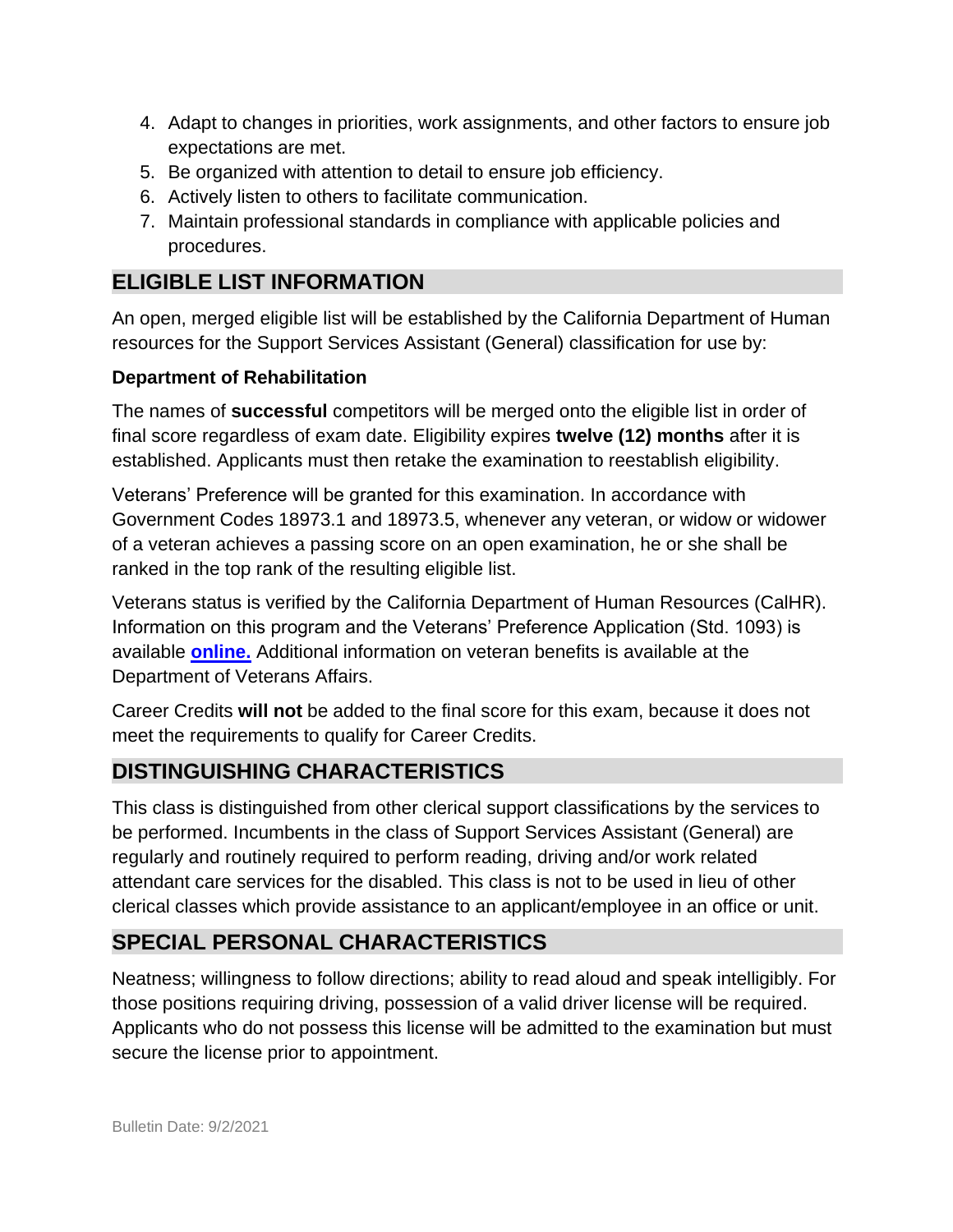# **EXAMINATION INFORMATION**

### **Preview Training and [Experience](https://jobs.ca.gov/JOBSGEN/0PB56A.pdf) Evaluation**

### **PREPARING FOR THE EXAMINATION**

Here is a list of suggested resources to have available prior to taking the exam.

**Employment History:** Employment dates, job titles, organization names and addresses, names of supervisors or persons who can verify your job responsibilities, and phone numbers of persons listed above.

**Education:** School names and addresses, degrees earned, dates attended, courses taken (verifiable on a transcript), persons or office who can verify education, and phone numbers of persons or offices listed above.

**Training:** Class titles, certifications received, names of persons who can verify your training, and phone numbers of persons listed above.

# **TAKING THE EXAMINATION**

Take the online **[Training and Experience Evaluation](https://www.jobs.ca.gov/CalHRPublic/Login.aspx?ExamId=0PB56)** for the **Support Services Assistant (General)** classification.

### **TESTING DEPARTMENTS**

Department of Rehabilitation

#### **CONTACT INFORMATION**

Questions regarding this examination should be directed to:

California Department of Human Resources Attn: Examination Services 1515 S Street Sacramento, CA 95811

1-866-844-8671

California Relay Service (7-1-1) Telecommunications Device for the Deaf (TTY) (916) 654-6336 TTY is a telecommunications device that is reachable only from phones equipped with a TTY device.

### **EQUAL OPPORTUNITY EMPLOYER**

The State of California is an equal opportunity employer to all, regardless of age, ancestry, color, disability (mental and physical), exercising the right of family care and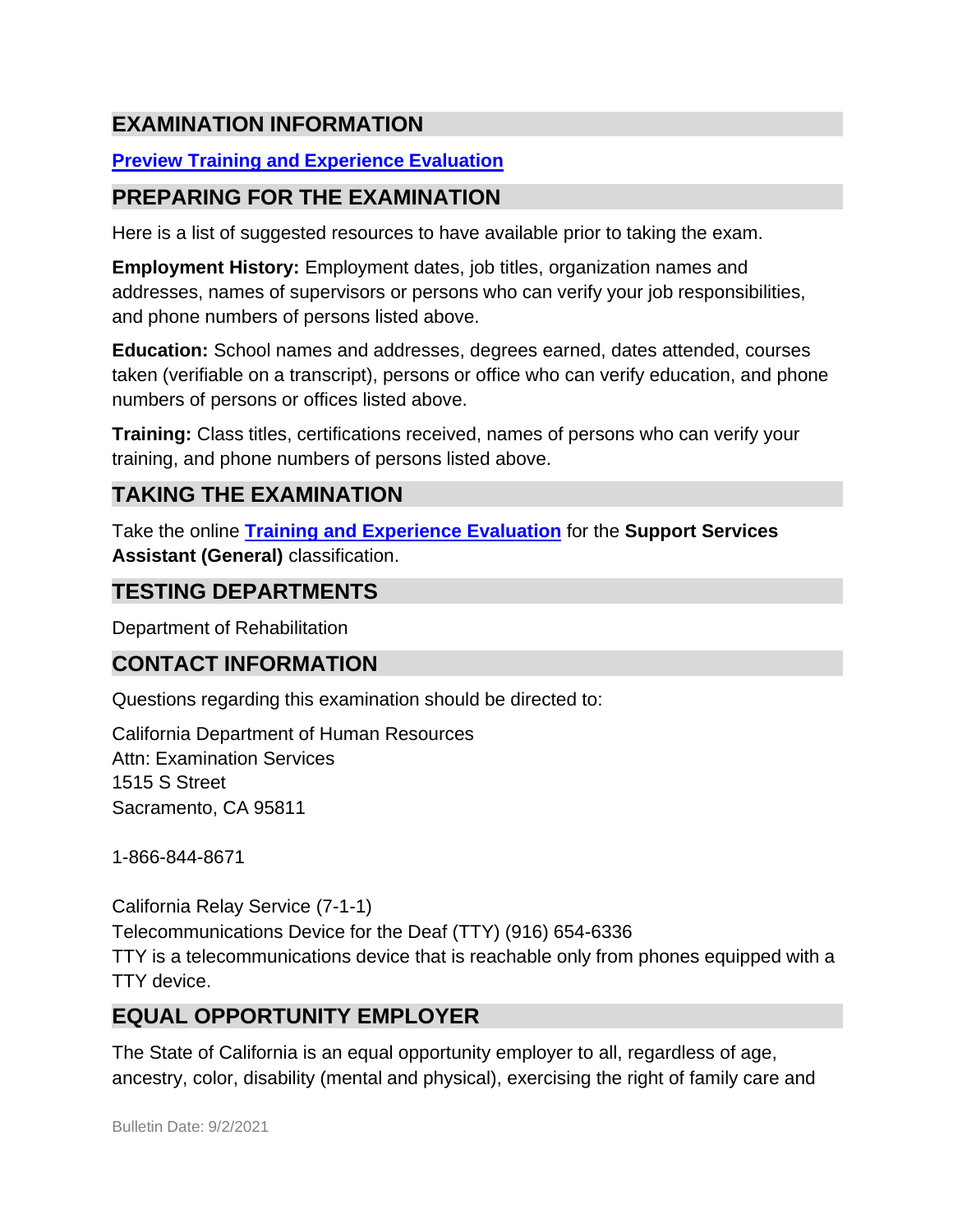medical leave, gender, gender expression, gender identity, genetic information, marital status, medical condition, military or veteran status, national origin, political affiliation, race, religious creed, sex (includes pregnancy, childbirth, breastfeeding, and related medical conditions), and sexual orientation.

# **DRUG-FREE STATEMENT**

It is an objective of the State of California to achieve a drug-free State work place. Any applicant for State employment will be expected to behave in accordance with this objective, because the use of illegal drugs is inconsistent with the law of the State, the rules governing civil service, and the special trust placed in public servants.

# **GENERAL INFORMATION**

Examination and/or Employment Application (STD 678) forms are available at the California Department of Human Resources, local offices of the Employment Development Department, and through your **[CalCareer](http://www.jobs.ca.gov/) Account.**

If you meet the requirements stated on this examination bulletin, you may take this examination, which is competitive. Possession of the entrance requirements does not assure a place on the eligible list. Your performance in the examination described in this bulletin will be rated against a predetermined job-related rating, and all applicants who pass will be ranked according to their score.

The California Department of Human Resources (CalHR) reserves the right to revise the examination plan to better meet the needs of the service, if the circumstances under which this examination was planned change. Such revision will be in accordance with civil service laws and rules and all applicants will be notified.

General Qualifications: Applicants must possess essential personal qualifications including integrity, initiative, dependability, good judgement, the ability to work cooperatively with others, and a state of health consistent with the ability to perform the assigned duties of the class. A medical examination may be required. In open examinations, investigation may be made of employment records and personal history and fingerprinting may be required.

Eligible Lists: Eligible lists established by competitive examination, regardless of date, must be used in the following order: 1) sub-divisional promotional, 2) departmental promotional, 3) multi-departmental promotional, 4) servicewide promotional, 5) departmental open, 6) open. When there are two lists of the same kind, the older must be used first. Eligible lists will expire in one to four years unless otherwise stated on the bulletin.

High School Equivalence: Equivalence to completion of the 12<sup>th</sup> grade may be demonstrated in any one of the following ways: 1) passing the General Education